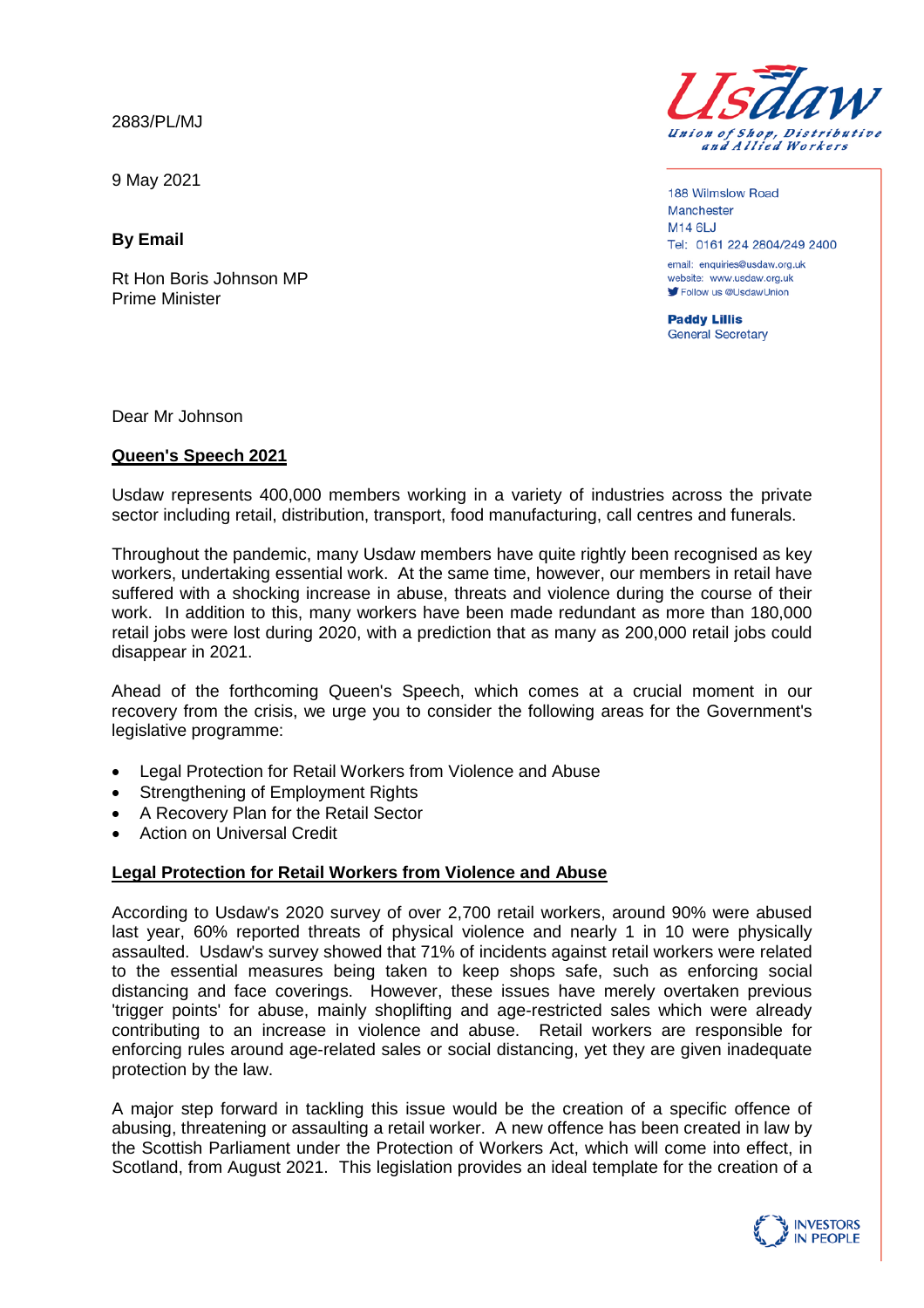new offence in law to protect retail workers. Usdaw's Parliamentary petition calling for this change in the law received over 104,000 signatures, and in February 2021, more than 65 retail CEOs wrote to you, calling for a new statutory offence to be created. There is clearly public and industry wide support for the creation of a new offence.

Usdaw notes that the Police, Crime, Sentencing and Courts Bill is to be carried over to the next Parliament. We are calling for the Bill to be amended to deliver protection for shopworkers.

# **Strengthening of Employment Rights**

The Queen's Speech in 2019 outlined an Employment Bill which has so far not been introduced and we are disappointed that there is also no indication that it will be included in the forthcoming Queen's Speech.

The Government must take urgent action to protect workers, particularly those in precarious employment. The previous Government reviews of current employment provisions, which Usdaw has closely engaged with, have highlighted a wide range of issues which point to a fundamental lack of employment security in the UK. However, many of those issues have still not been tackled. New legislation is needed to cover the following areas:

- In line with the recommendation of the Low Pay Commission, as part of their 2018 review into one-sided flexibility, Usdaw believes that the Government must urgently introduce a 'right to switch to a normal hours contract'.
- In addition to a right to switch to a normal hours contract, Usdaw also believes that the Government must introduce a right to a minimum contract of 16 hours per week for any worker who wants it. This call is backed up by the Living Wage Foundation in their 'Living Hours Campaign'.
- The Coronavirus crisis has highlighted that many workers previously deemed to be low skilled are key workers, essential to the functioning of the UK economy. In light of this recognition, we must ensure that all workers are able to escape in-work poverty. Usdaw is calling on the Government to immediately increase the National Minimum Wage to £10 per hour, for all workers, regardless of their age.
- People with caring responsibilities, particularly women, have been disproportionately impacted by the Covid-19 crisis. The Government must commit to more effective family friendly employment rights, including a statutory, day one right to ten days' paid carers and parental leave, ending the qualifying periods for basic rights such as sick pay and parental leave, and strengthening health and safety rights and protection against redundancy for pregnant women and new mothers.

### **A Recovery Plan for the Retail Sector**

The crisis in retail has reached a tipping point, and with full business rates relief and the moratorium on evictions ending in England this summer, many stores may never reopen. Recent figures from the British Retail Consortium show that one in seven stores were lying empty across Britain by the end of March 2021, with the overall vacancy rate rising to 14.1% over the first three months of the year.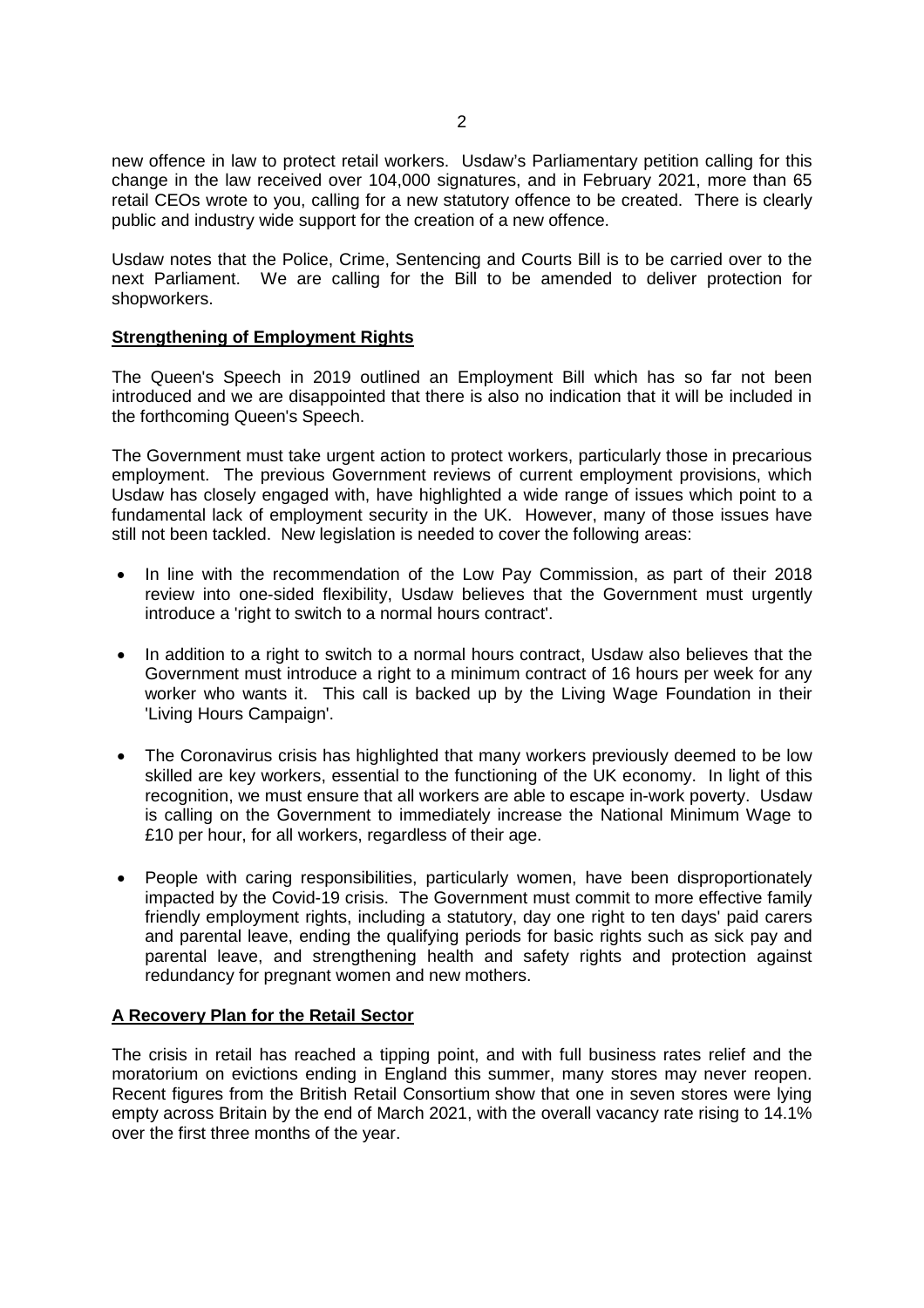As the largest private sector employer in the UK, retail can play a huge role in the post-pandemic economic recovery but this will not happen without the right support for the sector. As such, we are calling for the following:

- Business rates relief to continue at 100% for the rest of the financial year for those businesses most impacted by lockdown, as has already been announced in Scotland.
- The use of legislation to support the fair resolution of conflict between commercial landlords and tenants; the moratorium on evictions and other protection measures for commercial tenants, should not be withdrawn until alternative support is in place.
- A wider, more in-depth, review on commercial rents and leases. The pandemic has further highlighted the fact that the current system is no longer financially viable. In order to move forward landlords and tenants will need to work together to establish the parameters of a model that works for them and for the industry, to be supported by legislation where needed.

In addition to the above measures, we need swift and decisive action to reform business rates in the longer term. The interim report from Government once again highlights the consensus that the business rates system is no longer fit for purpose, resulting in store closures, mass job losses and stifling investment within the sector. We are calling for:

- A reduction in the multiplier to a more manageable and fixed level.
- A revaluation exercise by 2022 at the latest and going forward more frequent revaluations to ensure the system is more responsive to market changes and trading conditions.
- The removal of downward transitional relief which is unfairly impacting many retailers who are overpaying on their 'true' rate liability.
- Improvements in the 'Check, Challenge, Appeal' (CCA) system, especially around increased transparency regarding the evidence/methodologies used to determine valuations.
- The introduction of an online sales tax to fund a reduction in business rates for retailers. This would help to create a significant and meaningful long term income stream for Government, reduce the mounting pressure on the sector and go some way to addressing the imbalance between online and bricks and mortar retailers.

### **Action on Universal Credit**

The Coronavirus pandemic has highlighted the role and functionality of the UK's welfare system. In January 2021, there were 6 million people on Universal Credit, this is an increase of 98% since 12 March 2020. Usdaw welcomed the Government's temporary measures to improve Universal Credit during the pandemic, including the temporary increase in the standard rate. However, more must be done to tackle the financial insecurity that many households now face.

- The £20 additional weekly uplift must be immediately made permanent.
- The five week wait should be scrapped, by making advance payments non-repayable.